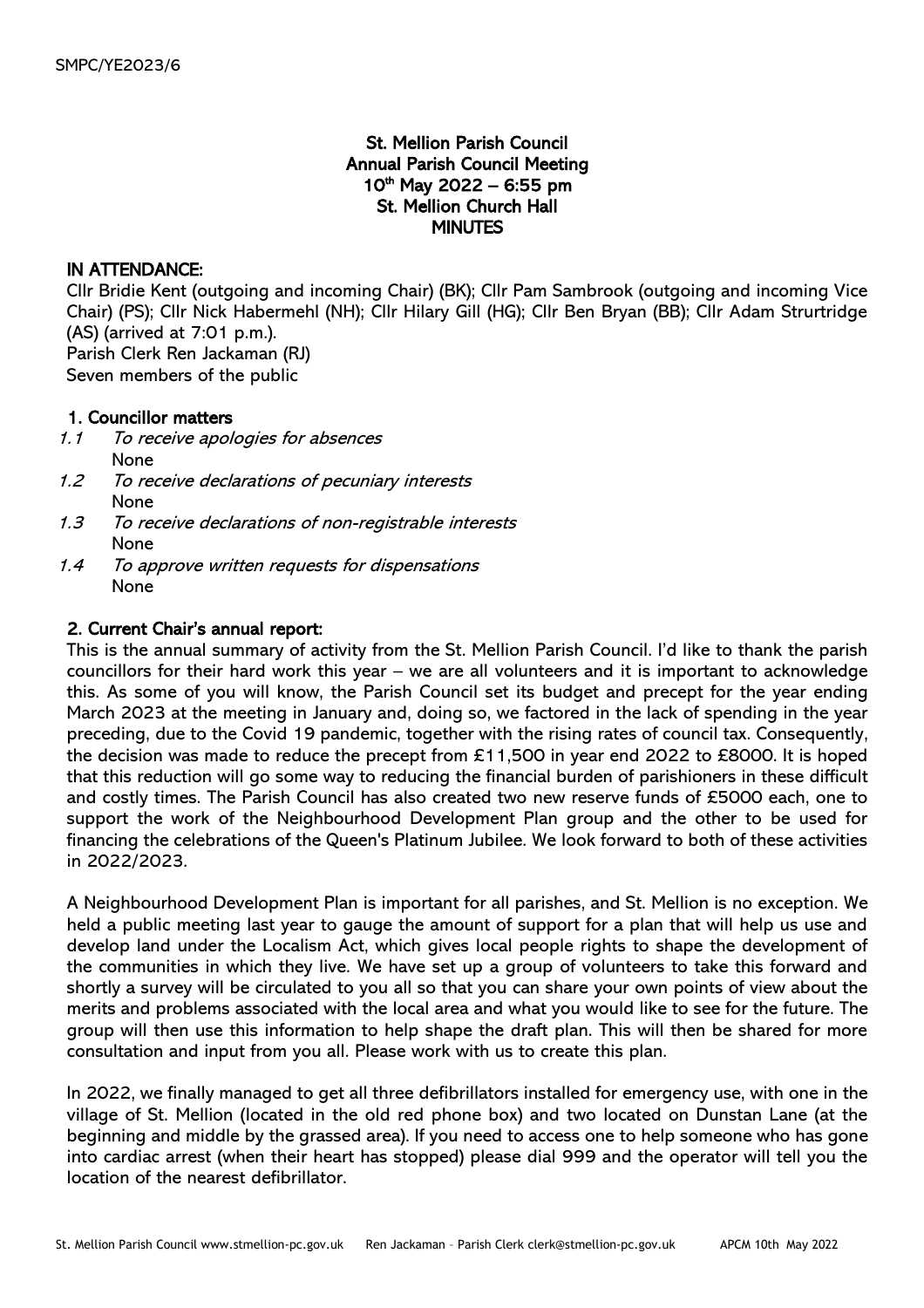#### SMPC/YE2023/7

In 2022, we held two litter picks which as usual were rewarding, with over 10 bags of rubbish collected during each pick.

During the last four years we have installed three bus stops to provide shelter from the elements as people wait for buses. For the final one, we have had to purchase a small plot of land from the Dioceses. We can see the light at the end of the long tunnel and hope to have news on this within the next two months. We intend to create a pull-in for buses and erect a bus shelter on the site that has been approved by Cornwall Council on the northbound section of road in the village, just down from the current bus stop.

Thanks to all who have helped us in our endeavours this year and we look forward to a really enjoyable jubilee celebration in June – please keep a look out for the posters.

BK gave thanks to RJ for her continued support as Parish Clerk.

## 3. Appointment of Chair for 12 months to May 2023

HG nominated BK; NH seconded BK; no further nominations were proposed. BK received a unanimous vote and was duly appointed Chair for 12 months to May 2023. BK signed the declaration of acceptance of office, witnessed by RJ.

## 4. Appointment of Vice Chair for 12 months to May 2023

BK nominated PS; BB seconded PS; no further nominations were proposed. PS received a unanimous vote and was duly appointed Vice Chair for 12 months to May 2023.

#### 5. Internal audit report for year ended 31st March 2022

The annual internal audit report from the AGAR as completed by Andrew Farr of Dawe, Hawken & Dodd dated 02/05/2022 was reviewed and noted. There were no recommendations for changes to existing practices.

#### 6. External audit submission for year ended 31st March 2022

All Councillors had read the pre-circulated draft of the annual return documents for the year ending 31.3.22, namely the AGAR Return including the Certificate of Exemption, plus Explanation of Variances & Bank Reconciliation. The AGAR was displayed onscreen.

RJ read out statements 1 to 9 of Section 1 (annual governance statement) of the annual return form. All agreed to answer 'yes' to statements 1 to 8 and 'not applicable' to statement 9.

It was proposed by HG, seconded by PS and RESOLVED that statements 1 to 8 of Section 1 of the annual return should be answered 'yes' with statement 9 marked as 'not applicable'. BK and RJ signed and dated Section 1.

RJ explained draft figures for Section 2 (accounting statements) of the annual return form.

It was proposed by PS, seconded by NH and RESOLVED to approve the figures in Section 2 of the draft annual return for ye 31.3.22 dated 03/05/2022, the Certificate of Exemption. BK and RJ signed and dated Section 2 and the Certificate of Exemption

RJ summarised date options (confirmed by the external auditor, SPK Littlejohn) for publishing the annual return and allowing the public right of inspection. Councillors agreed to the earliest inspection period possible.

It was proposed by BK, seconded and PS and RESOLVED to set the public inspection period from Monday 13th June 2022 to Friday 22nd July 2022.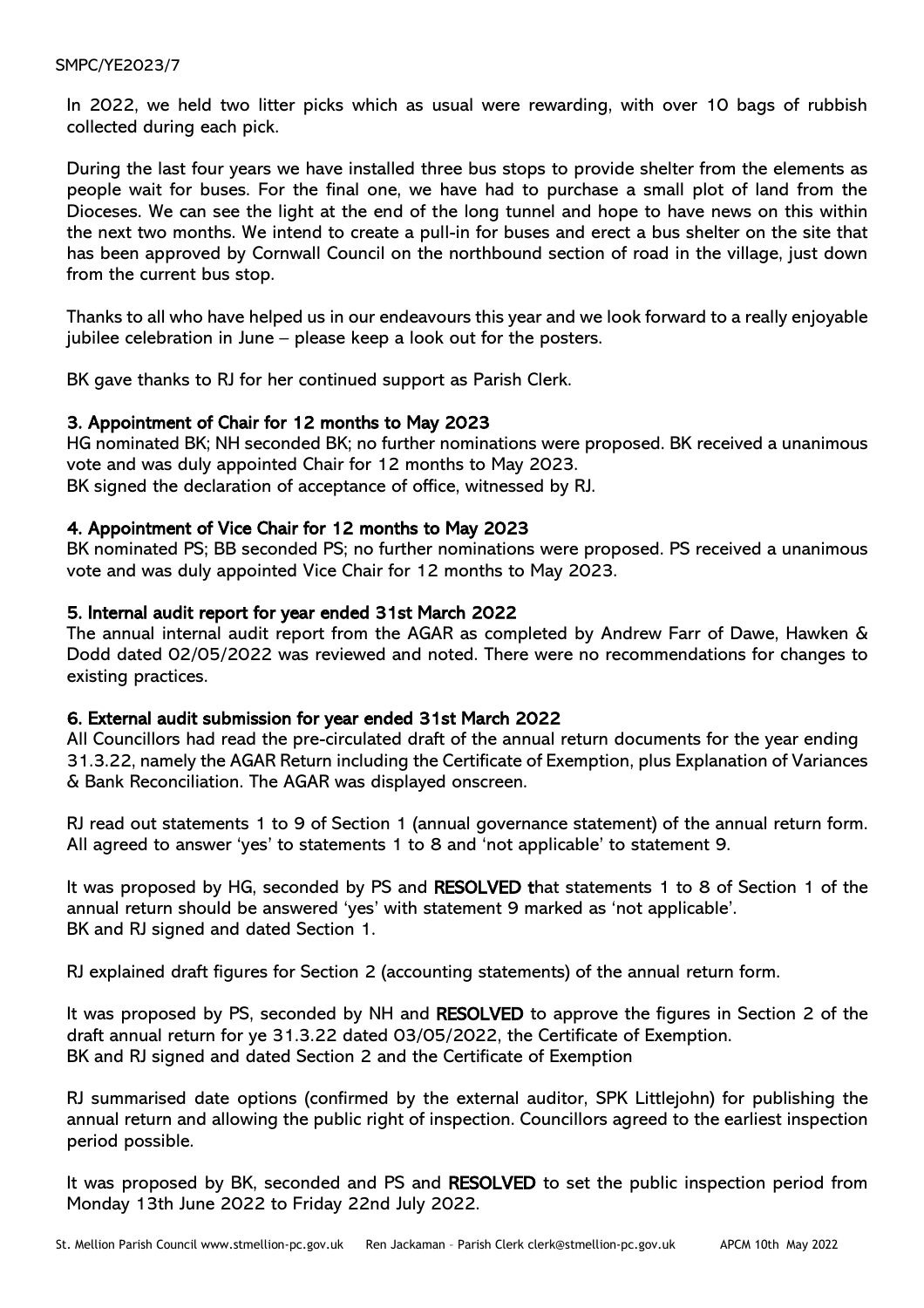## 7. Review of Parish Council's policies and procedures

7.1 Standing Orders and Financial Regulations

#### Standing Orders:

Following the retraction of legislation which allowed for remote meeting during the pandemic, CALC has advised that the current Standing Orders (adopted 22/07/2020) should now revert to the previously approved version which does not contain the amendment for conducting remote meetings.

It was proposed by BB, seconded by HG and RESOLVED to revert to the Standing Orders adopted on 13/12/2016, to be reviewed at the next Annual Parish Council Meeting May 2023, or sooner should the need arise.

## Financial Regulations:

Following the transfer of all bank accounts from Lloyds Bank PLC to Unity Trust Bank and in order to facilitate secure online payments, it has become necessary to alter the existing Financial Regulations to allow for the reduction of signatories required to authorise payments from three to two. It was noted that the standard number of signatories required for Local Councils is two and with a small council of only six members, this is a sensible measure.

Accordingly, a draft amended version of the Financial Regulations had been pre-circulated and was shown on screen. The following amendments were suggested (in red):

6.3. All payments shall be made by BACS transfer, Direct Debit, cheque, or other instructions to the Parish Council's bankers, or otherwise, in accordance with a resolution of the Parish Council.

6.4. Orders for payment drawn on the bank account in accordance with the schedule as presented to the Parish Council shall be authorised (or signed in the case of cheque payments) by two Councillors of the Parish Council in accordance with a resolution instructing that payment. A Councillor who is a bank signatory, having a connection by virtue of family or business relationships with the beneficiary of a payment, should not, under normal circumstances, be a signatory to the payment in question.

6.6. BACS transfers to be prepared by RFO prior to council meeting and authorised by two signatories after the payment schedule has been approved at the relevant Ordinary Meeting. Cheques or orders for payment shall not normally be presented for signature other than at a Parish Council meeting (including immediately before or after such a meeting). Any signatures obtained away from such meetings shall be reported to the Parish Council at the next convenient meeting.

6.7. If thought appropriate by the Parish Council, payment for utility supplies (energy, telephone and water) and any national non-domestic rates may be made by variable Direct Debit provided that the instructions are signed by two Councillors and any payments are reported to the Parish Council as made. The approval of the use of a variable Direct Debit shall be renewed by resolution of the Parish Council at least annually.

6.8. If thought appropriate by the Parish Council, payment for certain items (principally salaries) may be made by banker's standing order provided that the instructions are signed, or otherwise evidenced, by two Councillors, are retained, and any payments are reported to the Parish Council as made. The approval of the use of a banker's standing order shall be renewed by resolution of the Parish Council at least annually.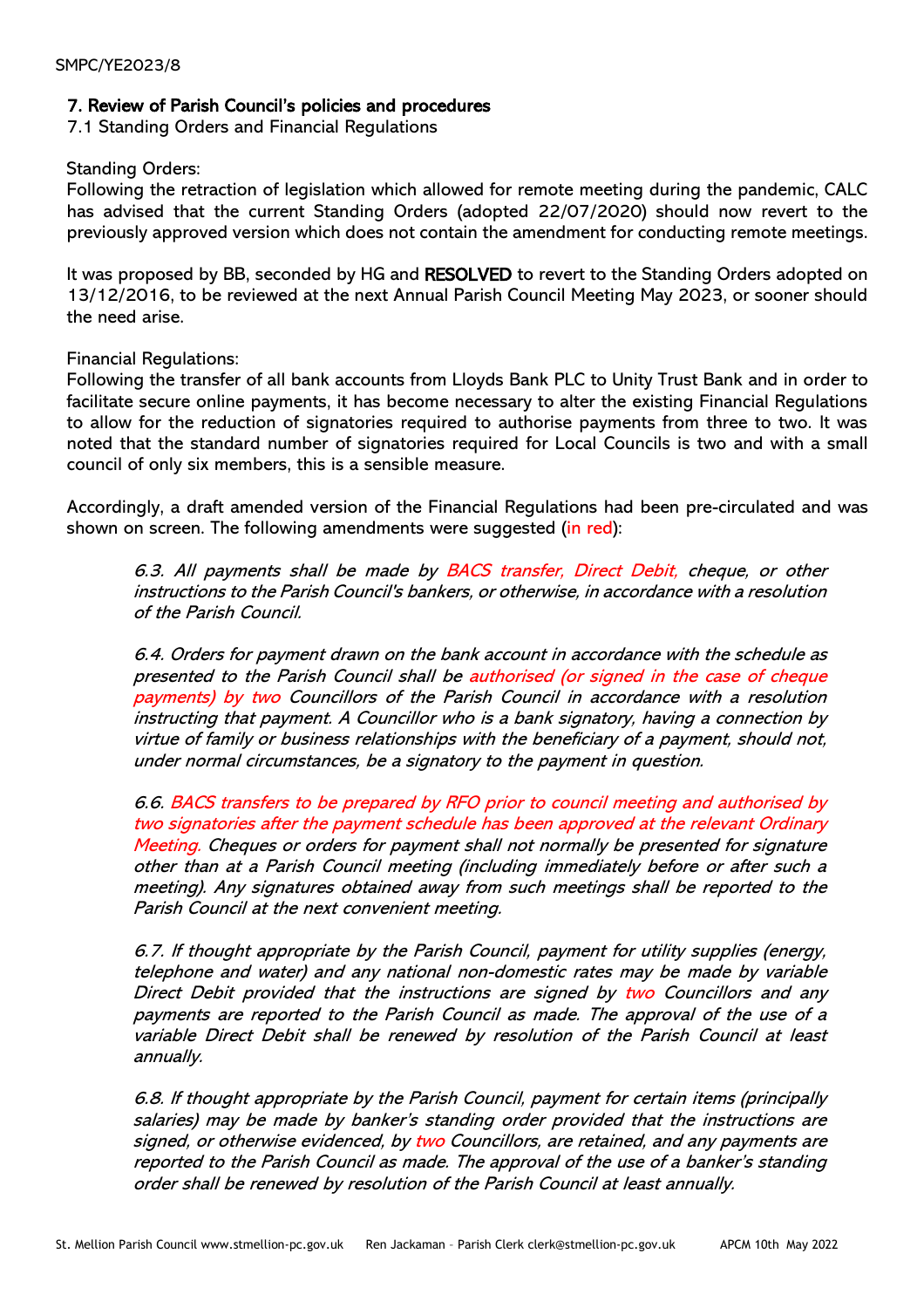6.9. [new clause] The default method of payment shall be by BACS transfer, prepared by the RFO and authorised by two signatories.

9.8. The RFO shall complete promptly any VAT Return as required, or at least once annually in June. Any repayment claim due in accordance with VAT Act 1994 section 33 shall be made at least annually coinciding with the financial year end.

It was proposed by NH, seconded by AS and RESOLVED to adopt the revised Financial Regulations.

Financial Risk Assessment:

The updated Financial Risk assessment was reviewed onscreen and pre-circulated. Amendments have been made to indicate the change to the number of signatories and option for BACS payments.

It was proposed by BB, seconded by AS and RESOLVED to approve the Financial Risk Assessment dated 05/05/2022

BK and RJ signed and dated the amended Financial Risk Assessment.

7.2 Inventory of assets

The asset schedules dated 27/04/2022 had been pre-circulated to Councillors and were reviewed onscreen.

It was proposed by HG, seconded by NH and RESOLVED that the asset schedules dated 27/04/2022 are an accurate reflection of current assets but will be updated if further assets are acquired or existing ones disposed of, and will be reviewed at the Annual Parish Council Meeting in May 2023.

#### 7.3 Insurance cover

The policy schedule from Zurich Municipal dated 13/04/2022 had been pre-circulated to Councillors. And was reviewed onscreen. RJ confirmed an annual premium of  $\epsilon$  653.71 for 12 months to 27/5/2023. This was included in the payment schedule for the ordinary Parish Council meeting which follows this meeting.

It was proposed by BB, seconded by NH and RESOLVED That the cover provided by Zurich Municipal in the policy schedule dated 13/04/2022 is adequate, will be renewed for 12 months to 27.5.2023, and reviewed at the Annual Parish Council Meeting in May 2023.

#### 7.4 Subscriptions to other bodies

The annual subscription to CALC for ye 31.3.23 is £253.57 inc. VAT and was approved at the Ordinary Meeting on 12<sup>th</sup> April 2022.

7.5 Representation on/work with other bodies and arrangements for reporting back

- Caradon Community Network Panel AS volunteered.
- TVAONB BK volunteered.
- St. Mellion Primary School HG volunteered.
- St. Mellion Golf & Country Club BB volunteered.
- Licensing PS volunteered.

7.6 Procedures for handling requests made under the Freedom of Information Act 2000 and the GDPR 2018.

RJ confirmed that St. Mellion Parish Council has continued registration with the Information Commissioner's Office: Annual fee £40.